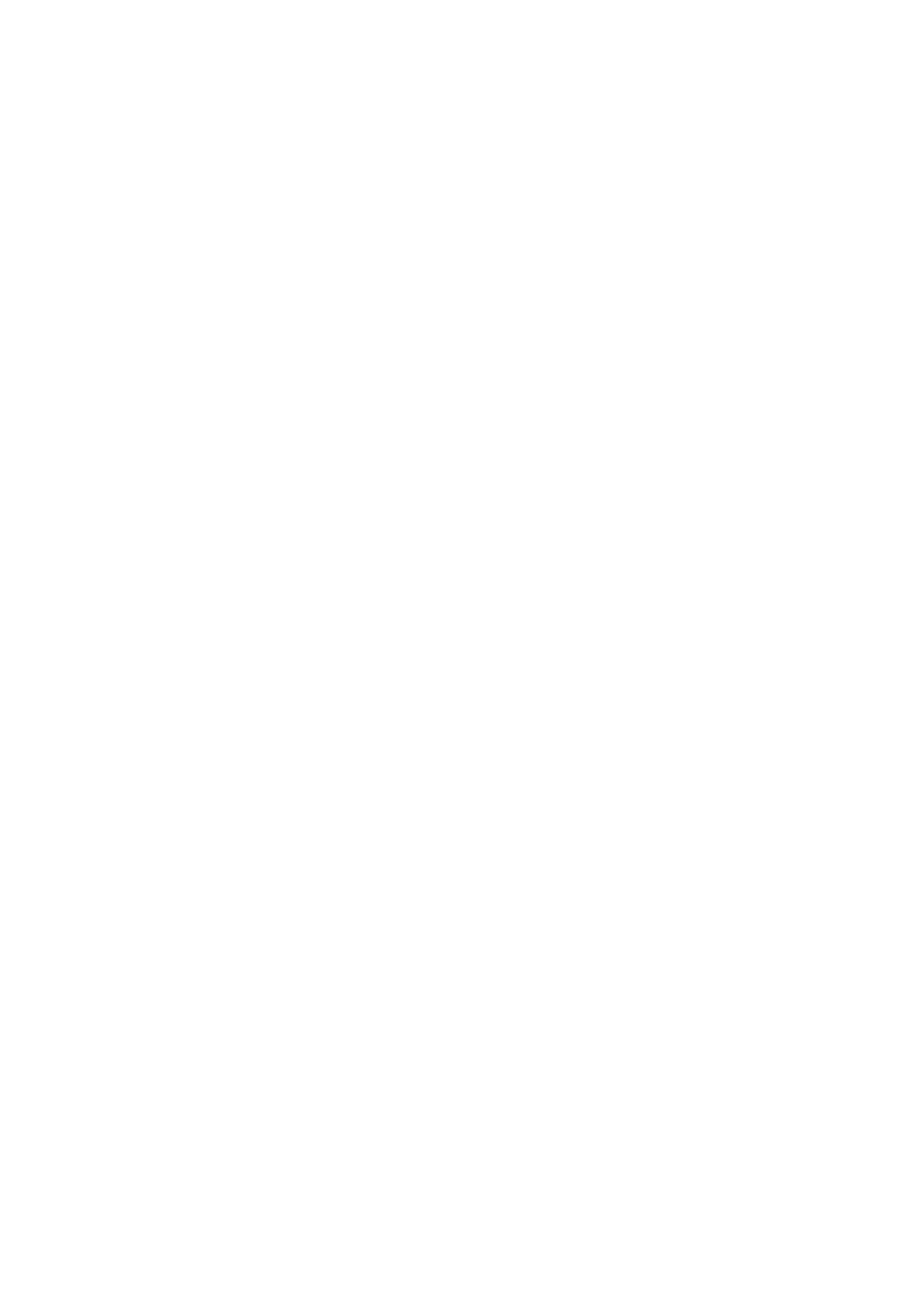# **Control of Electrical Power Generation and Conversion on Aircraft and in Modern Wind Turbine**

#### **Mohammed Alnajjar**

Vollständiger Abdruck der von der Fakultät für Elektrotechnik und Informationstechnik der Universität der Bundeswehr München zur Erlangung des akademischen Grades eines

#### Doktor-Ingenieurs (Dr.-Ing.)

genehmigten Dissertation.

Vorsitzender: Prof. Dr.-Ing. R. Marquardt 1. Berichterstatter: Prof. Dr.-Ing. D. Gerling<br>2. Berichterstatter: Prof. Dr.-Ing. M. Pacas Prof. Dr.-Ing. M. Pacas

Die Dissertation wurde am 12.05.2016 bei der Universität der Bundeswehr München eingereicht und durch die Fakultät für Elektrotechnik und Informationstechnik am 25.05.2016 angenommen. Die mündliche Prüfung fand am 11.10.2016 statt.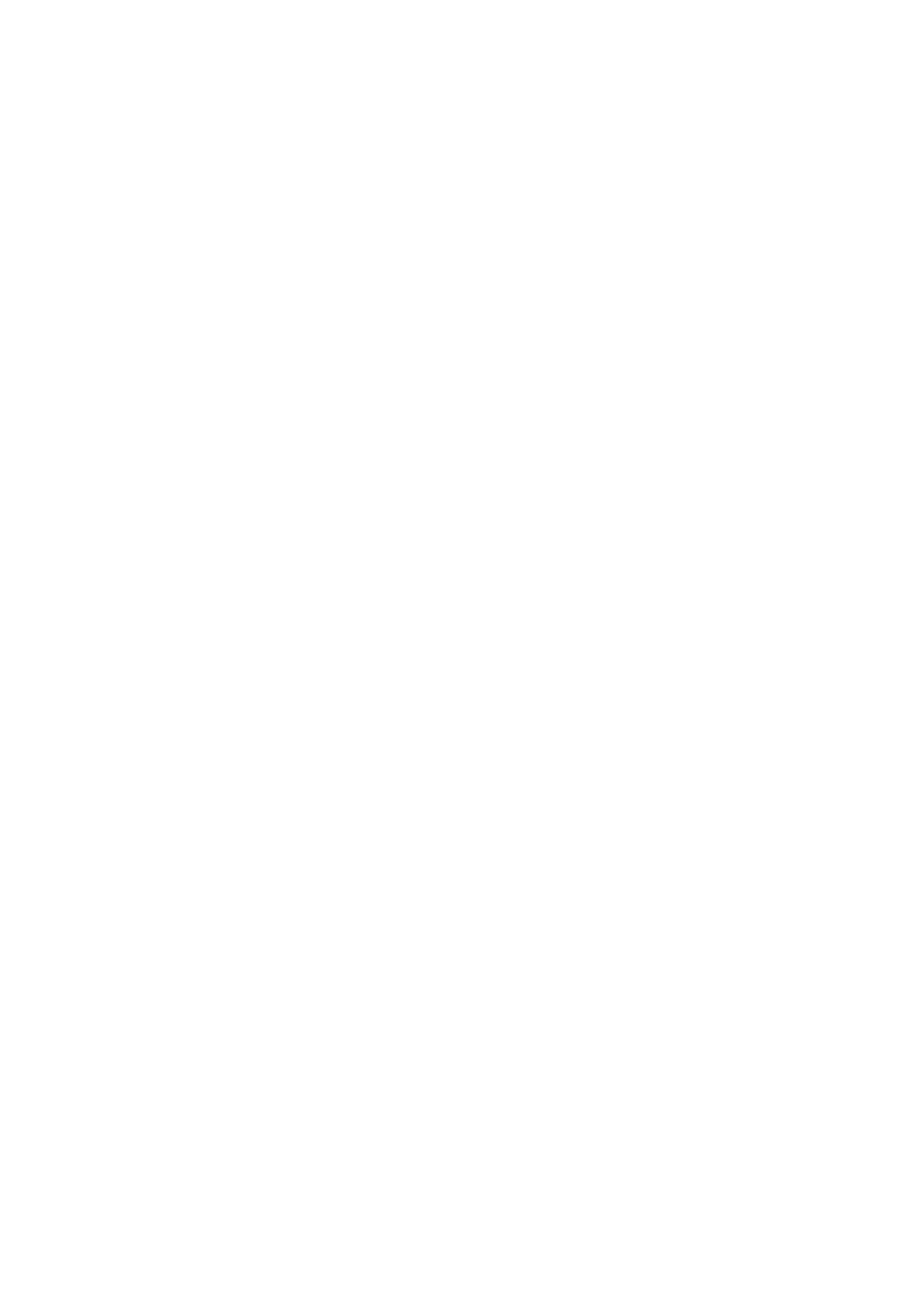Forschungsberichte Elektrische Antriebstechnik und Aktorik

Band 23

### **Mohammed Alnajjar**

## **Control of Electrical Power Generation and Conversion on Aircraft and in Modern Wind Turbine**

Shaker Verlag Aachen 2016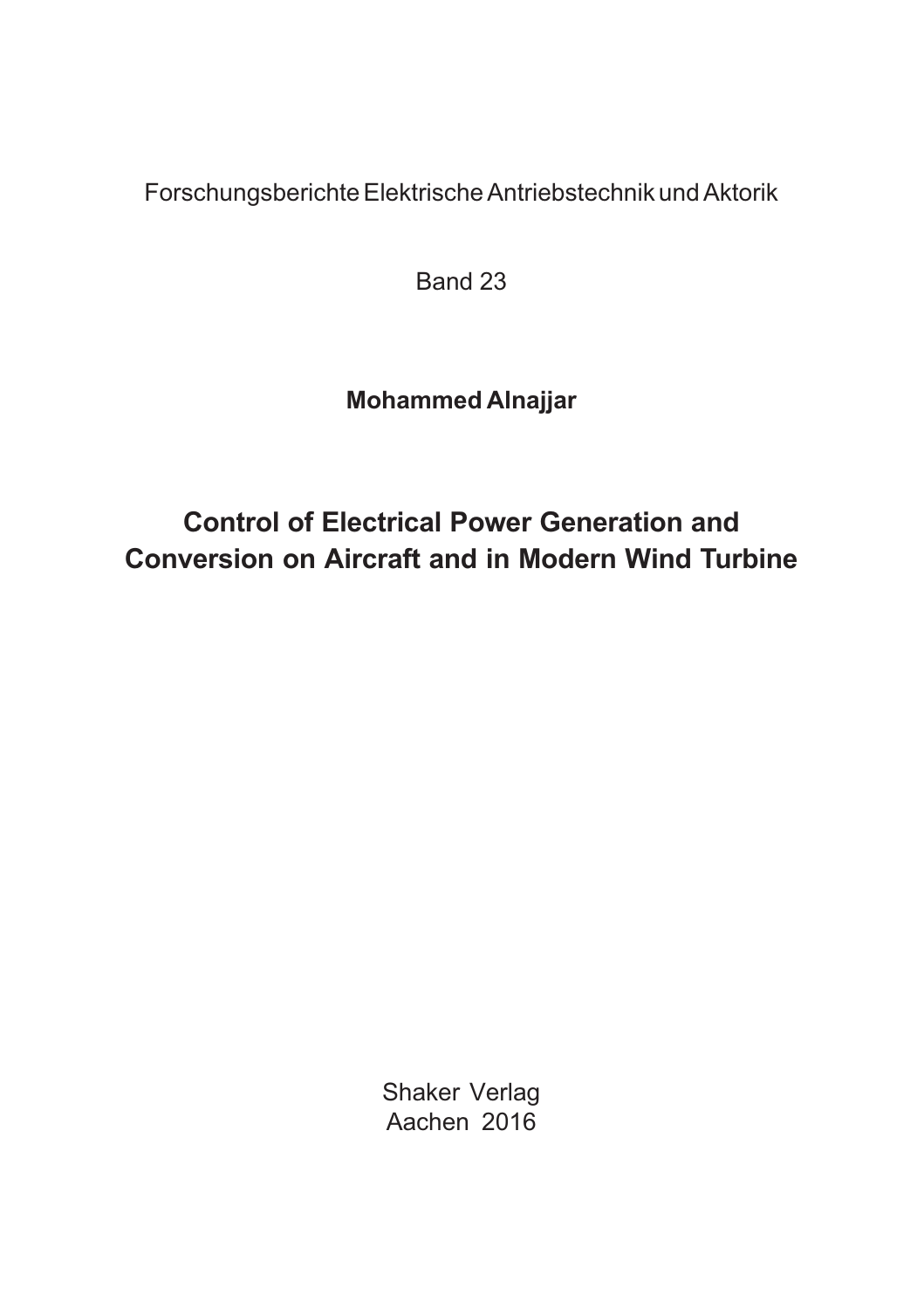#### **Bibliographic information published by the Deutsche Nationalbibliothek**

The Deutsche Nationalbibliothek lists this publication in the Deutsche Nationalbibliografie; detailed bibliographic data are available in the Internet at http://dnb.d-nb.de.

Zugl.: München, Univ. der Bundeswehr, Diss., 2016

Copyright Shaker Verlag 2016

All rights reserved. No part of this publication may be reproduced, stored in a retrieval system, or transmitted, in any form or by any means, electronic, mechanical, photocopying, recording or otherwise, without the prior permission of the publishers.

Printed in Germany.

ISBN 978-3-8440-4887-2 ISSN 1863-0707

Shaker Verlag GmbH • P.O. BOX 101818 • D-52018 Aachen Phone: 0049/2407/9596-0 • Telefax: 0049/2407/9596-9 Internet: www.shaker.de • e-mail: info@shaker.de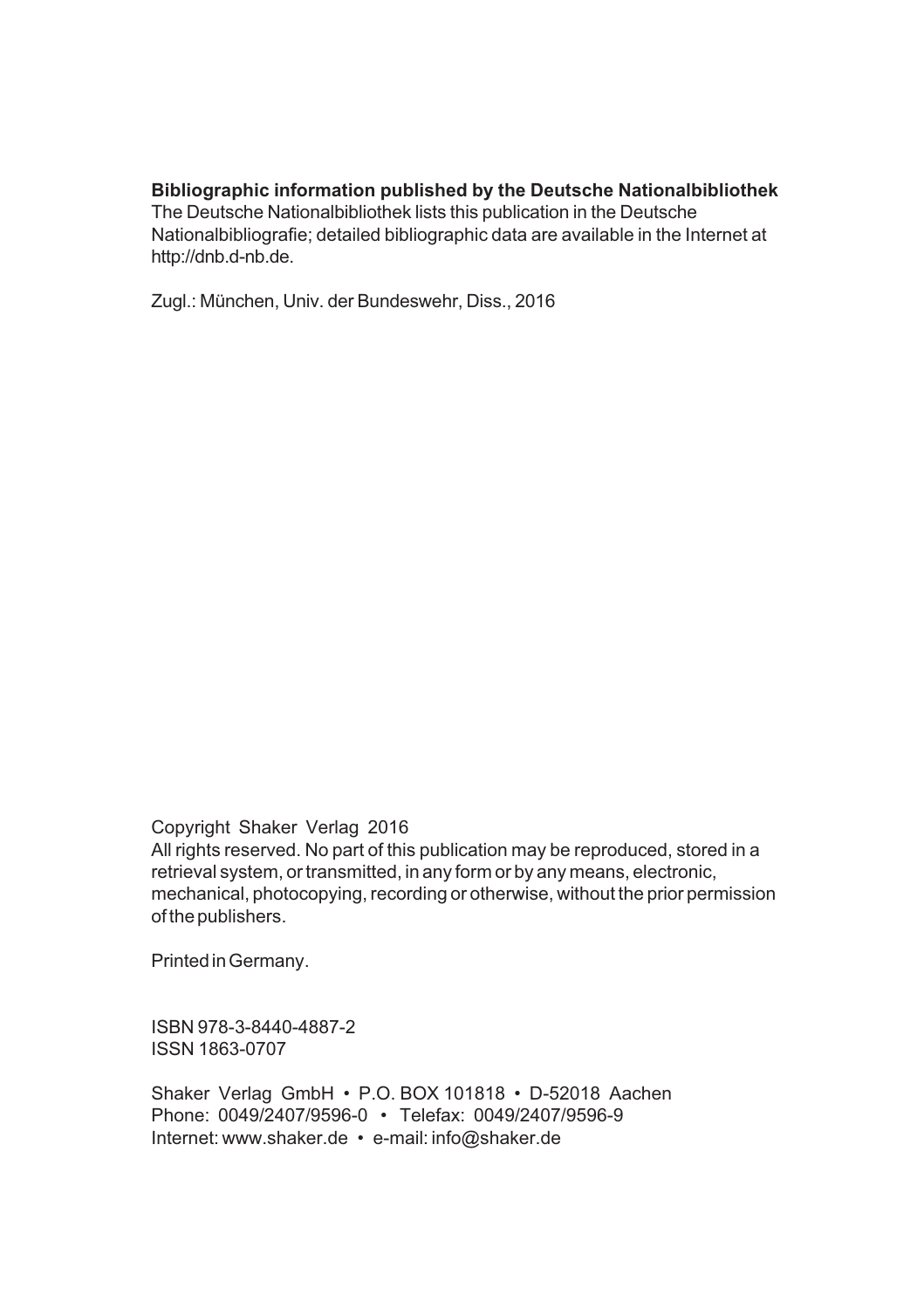## **Acknowledgment**

The path to finish the PhD and to obtain the degree has been challenging, and intensive work has been undertaken to complete the research project. I am very lucky because there are many people who provided me with the support needed to write this PhD dissertation. I would like to start by expressing my utmost gratitude and heart-felt thanks to my supervisor, **Prof. Dr.-Ing. Dieter Gerling** for giving me the opportunity to do my PhD at the Institute of Electrical Drives and Actuators (EAA) at the University of Bundeswehr München (UniBwM) and develop as a researcher. He provided me with invaluable guidance how to conduct high quality research during the project years. I greatly appreciate his encouragement, kindness and patience that helped me to carry out rewarding research work. Knowledge and information, which I obtained when conducting the project under his supervision helped me to complete the dissertation and, above all, will help me in my future ahead.

I also would like to thank **Prof. Dr.-Ing. Mario Pacas** from the Institute of Power Electronics and Electrical Drives at the University of Siegen for his interest in this work by accepting to be involved as a co-examiner and for his supporting ideas that enabled me to bring this PhD dissertation into success. I would like to express my deepest thanks for the priceless pieces of advice concerning both the research project and the career life.

It is my pleasure to thank my collaborative research team members and colleagues at the EAA Institute who supported me in a number of ways during my work. I would like to thank them for their suggestions and precious ideas that helped me to shape my research. I am very grateful to them for generously sharing their time with me and for the discussions that I immensely benefited from them. I wish to thank them for their great assistance in building the experimental setup and in performing the measurements in the laboratory. Thank you for sharing knowledge and providing support in various issues related to this project. Thank you for the nice and enjoyable time I spent with you during the project years.

I am also very indebted to my family and my fellow friends for their encouragement, generosity and belief in me. They never grew tired when supporting me to get to my dream. Thanks for supporting me while completing the project and also throughout the years of my career. I am thankful to people who are close to me for always being by my side. Without their help my research work would not have been possible.

Finally, I'd like to express my warm thanks to my dearest wife for her love and support that helped me to develop my scientific career and in particular to complete this dissertation. Our

 $\_$  , and the set of the set of the set of the set of the set of the set of the set of the set of the set of the set of the set of the set of the set of the set of the set of the set of the set of the set of the set of th 1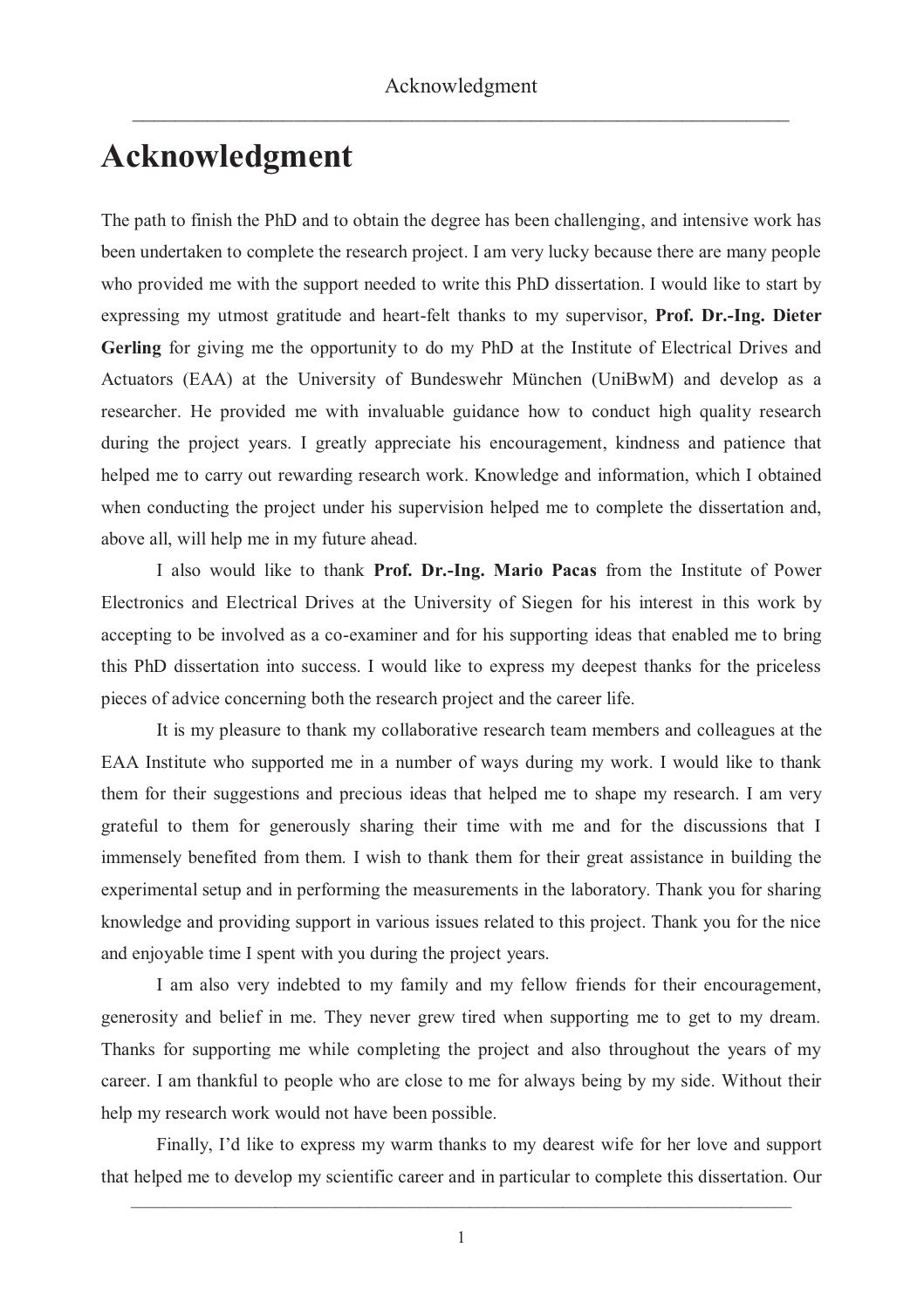endless discussions were what helped me to bring this PhD work to the reality. Thank you for the appreciated effort you spent on encouraging me and thank you for your clean heart.

Munich, 2016 Mohammed Alnajjar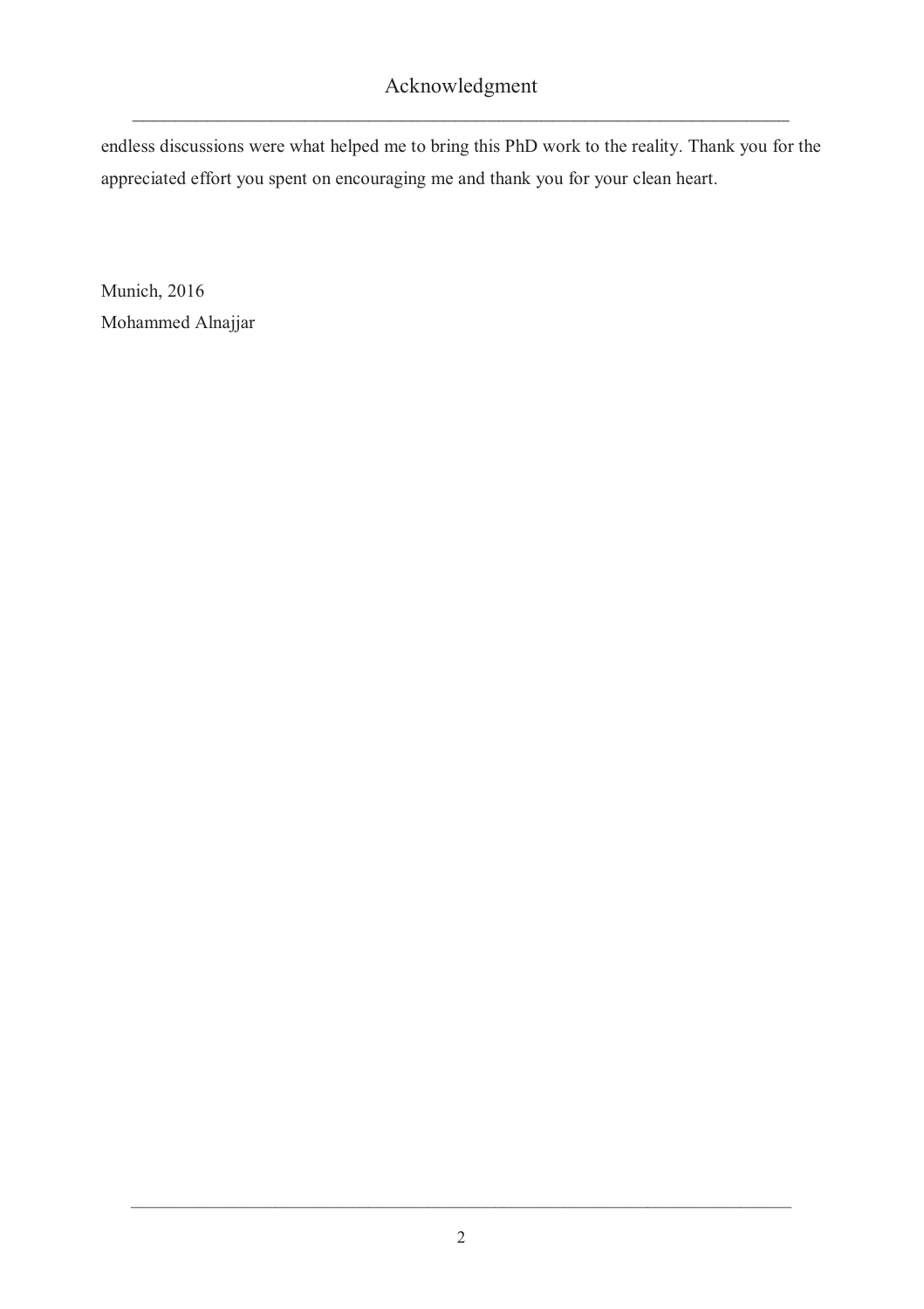## **Abstract**

This research work is divided into two parts, and it deals with the control of the electrical power generation and conversion both on aircraft and in modern wind turbines. The aircraft and wind turbine applications are of major concern in the reduction of dependency on fossil fuels. Efficient and reliable electrical power systems are in great demand in both aircraft and wind turbine industrial sectors. The electrical power systems of the aircraft and the wind turbine have experienced dramatic developments in the past decades that continue until date. Due to the demand of innovative solutions, the focus on these applications in this work is made in order to explore more technological advancements, which in turn may lead to further steps in achieving the right solutions demanded by both the aircraft and the wind turbine industries.

In the first part of this thesis, the aircraft electrical power system based on HVDC – High-Voltage Direct Current is discussed, as such an electrical system is one of the main technological advancements towards improving the performance of the future aircraft. The key for improving the efficiency of the aircraft fuel consumption and obtaining reduced greenhouse emissions is to reduce the weight of the aircraft by replacing the mechanical, hydraulic and pneumatic actuators with electric drives. This modification of the energy forms on aircraft is known as the *More Electric Aircraft* concept. The main benefit of moving towards this concept is to have a reduced total weight of the aircraft and hence, a reduced fuel consumption. Furthermore, utilizing electric driven actuators on the aircraft leads to the possibility of keeping the aircraft engine running at an optimal operating point where mechanical effort taken from the engine by the hydraulic pumps is reduced or even eliminated. Additionally, the bleed air taken from the engine for heating purpose, cabin pressurization, and other pneumatic power consumers can be eliminated gaining the so-called *Bleedless Engine*. Therefore, by replacing the conventional mechanical, hydraulic and pneumatic power equipment on the aircraft with electrically driven systems, an improved efficiency of the fuel consumption of the aircraft engine may be achieved.

Recently, it has been shown that the use of the HVDC technology in the aircraft power system leads to a significant weight reduction of the cables and other electrical components, and in consequence to a considerable reduction of the fuel consumption. Hence, the effort towards using the HVDC technology in the aircraft power distribution system is on the way. The challenge after the change to HVDC power system is to achieve a high reliability of the power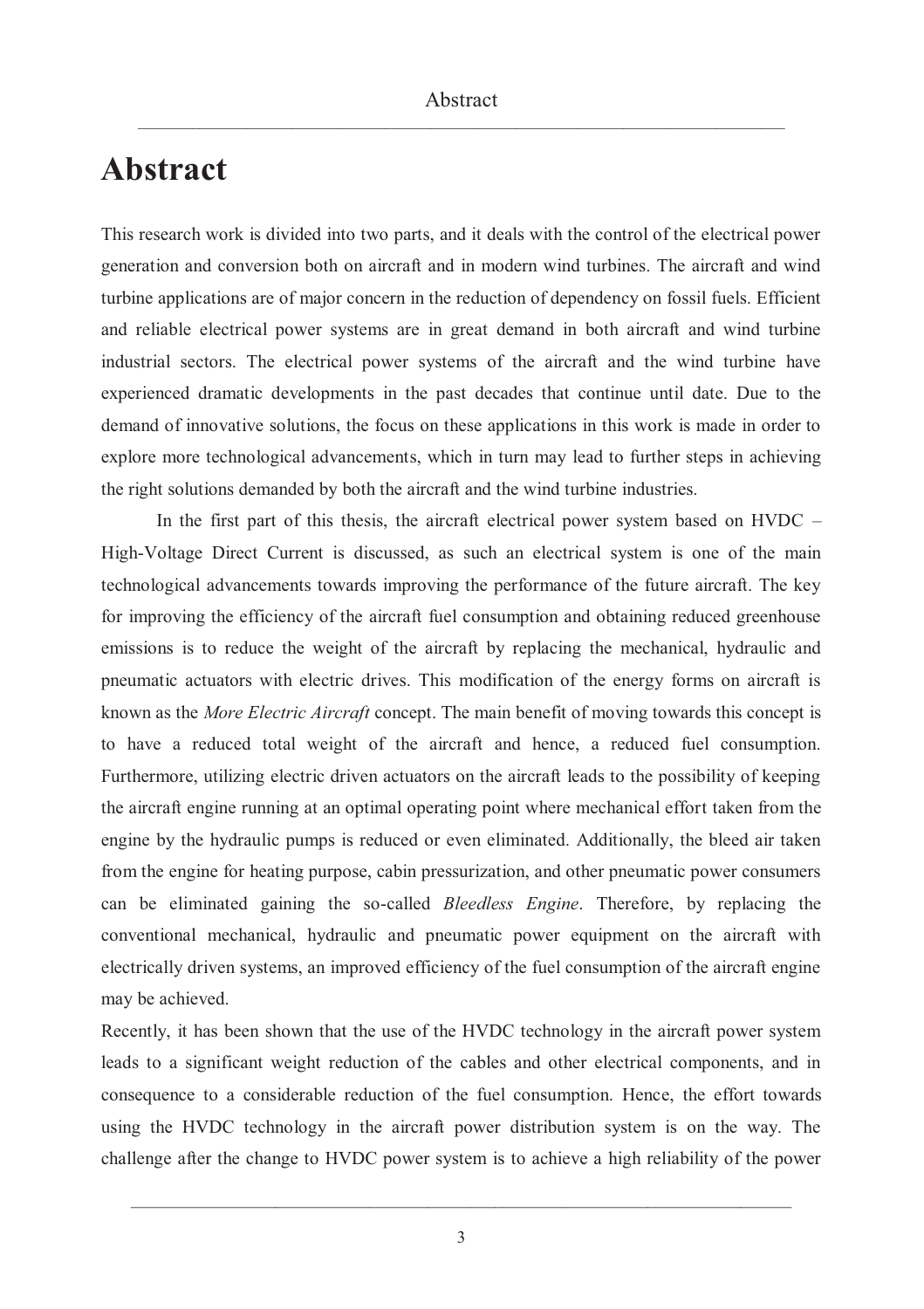## $\Delta \text{bstract}$

generation and conversion on the aircraft. However, the advancements in the power electronic components have made it possible to achieve an efficient, robust and maintainable aircraft power system. This work presents an approach for the control of the HVDC electrical power generation and conversion on the aircraft in order to stabilize the voltage of the aircraft electrical power system where two electrical generators per jet engine are utilized. The generators are two sixphase salient-pole electrically excited synchronous machines that are designed to satisfy the requirements of the variable-frequency electrical power generation on aircraft. The first machine is mounted on the high-pressure shaft of the engine and it is also used as a starter to start the engine. Two-level voltage source converter is utilized to start the engine and to obtain the DC power when the machine is operated as a generator and in this case the output DC power is actively rectified. In order to analyze the performance of the power converter, a simulation model has been developed to investigate the loss and the thermal behaviors of the power electronic converter for both motor and generator operation of the *starter/generator*. The second machine is mounted on the low-pressure shaft and it is operated only as a *generator* where the output power is passively rectified using a diode bridge rectifier in order to achieve a highreliability power generation. When the two machines are operated together as generators, they deliver the power in parallel to the 270VDC main bus of the aircraft power distribution system. In order to fulfill the requirements of the regulation standards of the DC power system of the aircraft, a control method based on an accurate prediction of the behavior of the generators and power converter systems has been investigated. The control unit uses the developed models in order to stabilize the voltage of the aircraft electrical system and to compensate the disturbances caused by various step loads. A model predictive control strategy is utilized for the compensation of the system voltage upon applying step loads on the DC bus. The voltage stability of aircraft electrical power system is investigated based on the voltage regulation limits of the aircraft DC power that are given by the MIL-STD-704F standard. What is more, the power quality of the aircraft electrical power system is analyzed in the entire power and frequency ranges based on the associated regulation standards. Finally, the operation of the parallel connected generators is analyzed at the maximum load conditions where the generators are delivering the power to large loads with short-term overload conditions.

In the second part of this thesis, the electrical power generation and conversion in modern wind turbines is investigated, based on an efficient medium-speed synchronous reluctance drivetrain with modest power rating proposed for the variable-speed wind turbine application.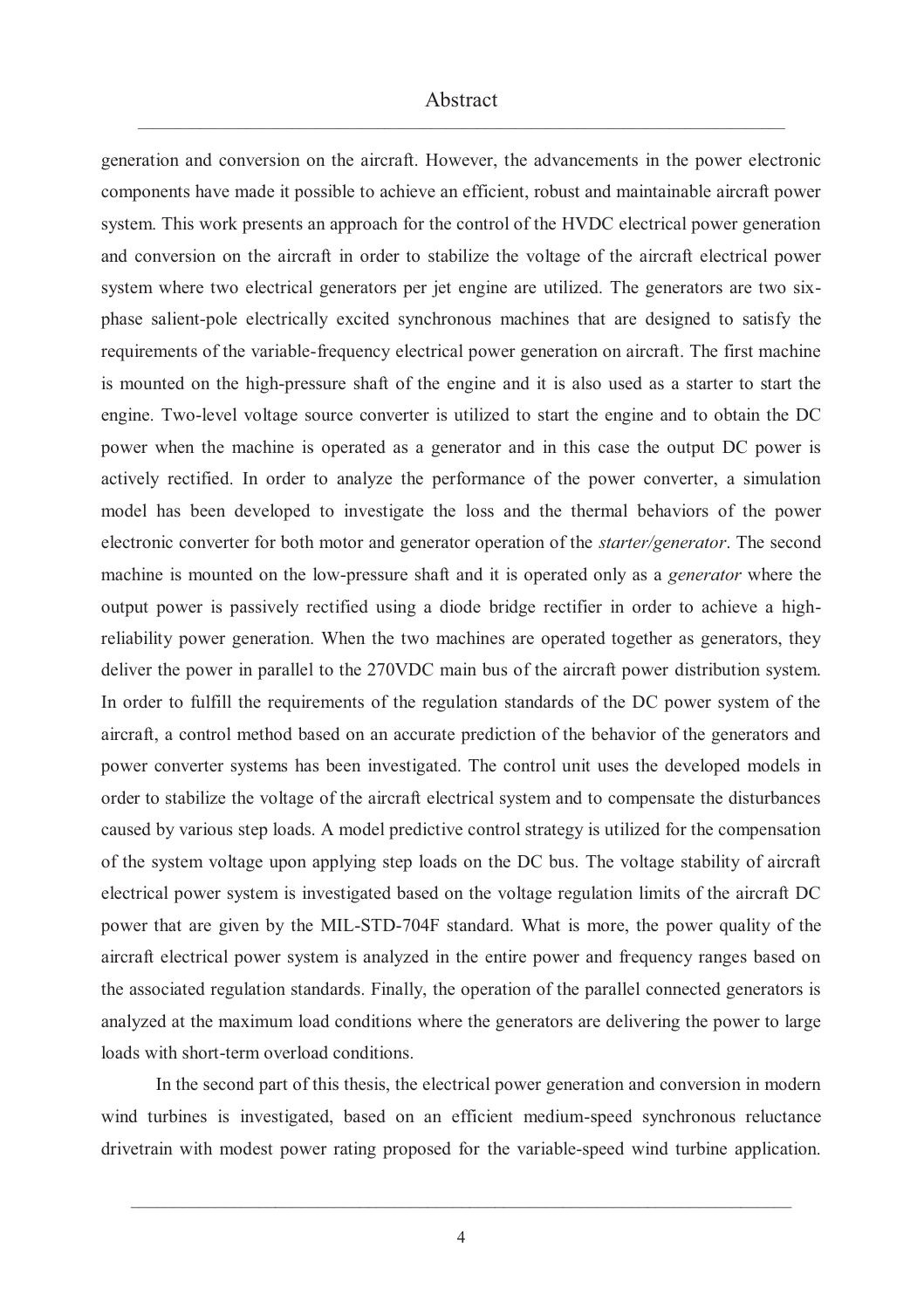# $\Delta \text{bstract}$

The synchronous reluctance generator with full-scale three-level neutral point clamped voltage source converter is analyzed for wind turbine systems where the high efficiency, high reliability and low cost are the main concerns. Taking this into account, the synchronous reluctance drivetrain, which fulfills these specifications, is seen as a viable solution for the electrical power generation for both onshore and offshore wind turbines. The medium voltage of the generator and the three-level neutral point clamped voltage source converter topology are the main features that lead to reduced losses and hence high total efficiency of the drivetrain for modern wind turbines. The synchronous reluctance machine is designed where the speed range, the torque ripple and the power factor are the main features that need to be considered by the electrical generator in wind turbines. Based on these factors, the characteristics of the synchronous reluctance machine are improved in order to satisfy the desired performance for the power generation in wind turbines. The control system of the synchronous reluctance drivetrain for medium-speed wind turbine is also developed in order to achieve a high-performance power generation. The control system aims at achieving the voltage stability in addition to a high operation performance of the electrical power generation using the synchronous reluctance drivetrain based on the maximum torque per ampere control strategy. The three-level neutral point clamped voltage source converter is investigated for the synchronous reluctance drivetrain as it is considered a mature technology for medium-voltage class industrial applications. The loss and the thermal behaviors of the three-level neutral point clamped voltage source converter are investigated for the generator operation, where the desired reliability level for the wind turbine application needs to be achieved.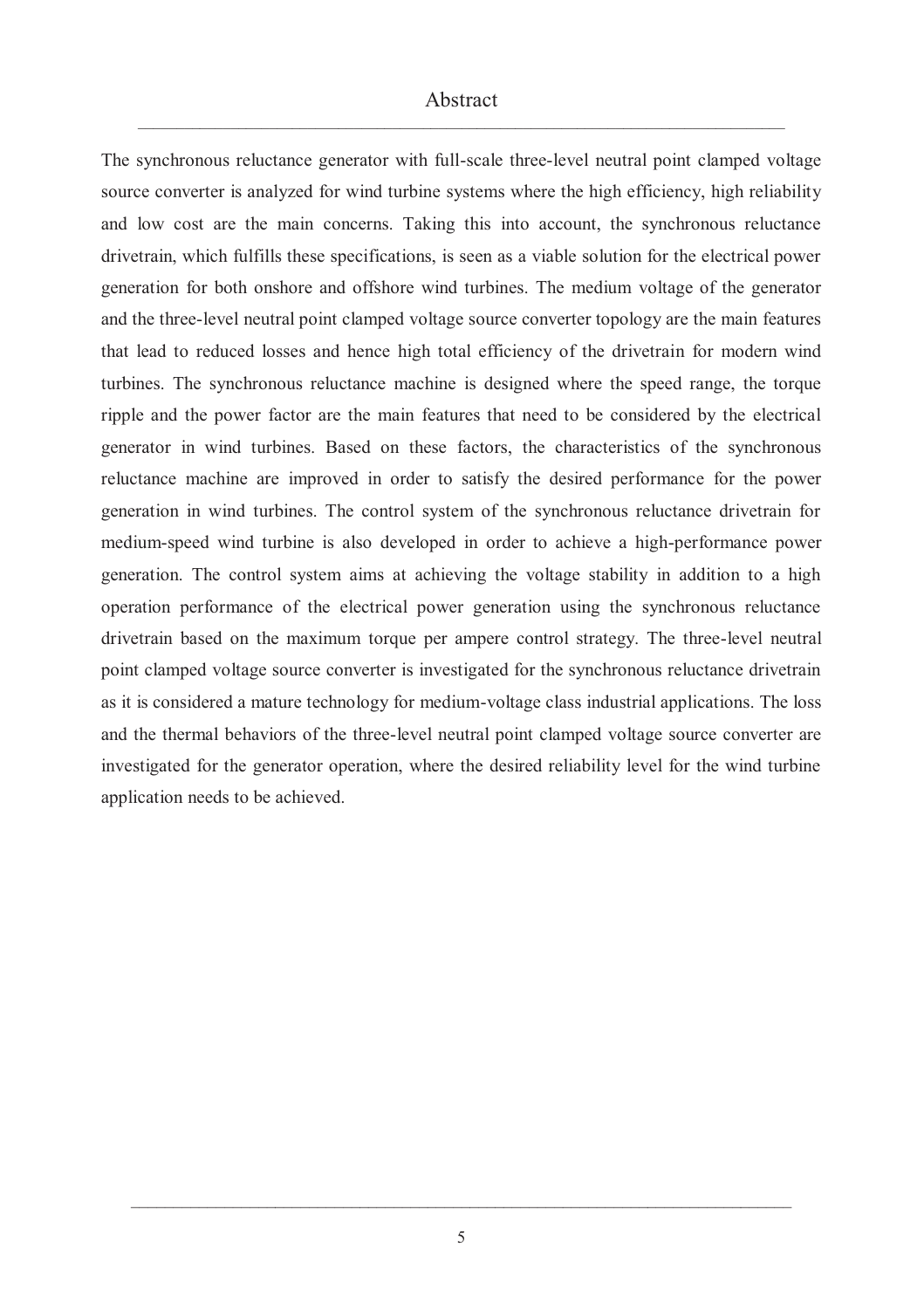## **Kurzfassung**

Die vorliegende Forschungsarbeit besteht aus zwei Teilen und befasst sich mit der Regelung der elektrischen Energieerzeugung und Energieumwandlung sowohl in Flugzeugen, als auch in modernen Windenergieanlagen. Anwendungen aus Luftfahrt und Windenergie sind von entscheidender Bedeutung in Hinblick auf die Verringerung der Abhängigkeit von fossilen Brennstoffen. Effiziente und zuverlässige Energiesysteme sind in beiden Bereichen stark nachgefragt und haben in den letzten Jahrzehnten eine drastische Entwicklungen erlebt, die bis heute andauert. Aufgrund des Bedarfs an innovativen Lösungen stehen diese Anwendungen im Mittelpunkt dieser Arbeit, mit dem Ziel, weitere technische Fortschritte erzielen zu können. Diese wiederum bilden die Basis für weitere Lösungsansätze, um die gestellten Anforderungen aus der Luftfahrt- und Windkraftindustrie bedienen zu können.

Im ersten Teil dieser Arbeit wurde das Flugzeugbordnetz mit Hochvolt (Englisch HVDC – *High-Voltage Direct Current*) untersucht, da dieses einer der wichtigsten technischen Fortschritte auf dem Weg zur verbesserten Leistungsfähigkeit zukünftiger Flugzeuge darstellt. Um eine höhere Effizienz des Kraftstoffverbrauchs von Flugzeugen und die Verringerung von Treibhausgasemissionen zu erreichen, ist es von entscheidender Bedeutung, das Flugzeuggewicht zu reduzieren. Dies geschieht unter anderem, indem mechanische, hydraulische und pneumatische Antriebe durch elektrische Antriebe ersetzt werden. Diese Änderung der Energieformen ist im Bereich der Luftfahrt als *More Electric Aircraft* Konzept bekannt. Es wurde kürzlich gezeigt, dass die HVDC Technologie in Flugzeugen zu einer erheblichen Reduzierung des Gesamtgewichts des Flugzeugs und dadurch zu einem verringerten Kraftstoffverbrauch führt. Des Weiteren können Flugzeugtriebwerke durch die Verwendung elektrischer Antriebe in einem optimalen Betriebspunkt betrieben werden. Dabei kann der zuvor von Hydraulikpumpen bestimmte mechanische Aufwand im Triebwerk deutlich reduziert oder gar eliminiert werden. Zusätzlich kann die Zapfluft, die aus dem Triebwerk für die Heizungszwecken, der und Druckbeaufschlagung der Kabine und zur Speisung anderer pneumatischer Verbraucher entnommen wird, eliminiert werden, um die sogenannte *Bleedless Engine* zu realisieren. Der Ersatz der konventionellen mechanischen, hydraulischen und pneumatischen Kraftgeräte im Flugzeug durch elektrische Antriebsysteme führt daher zu einer höheren Effizienz bezüglich des Kraftstoffverbrauchs der Triebwerke.

Zudem wurde gezeigt, dass die Verwendung der HVDC-Technologie im Flugzeugbordnetz zu einer erheblichen Gewichtsreduzierung der Verkablung und weiterer elektrischen Geräte führt,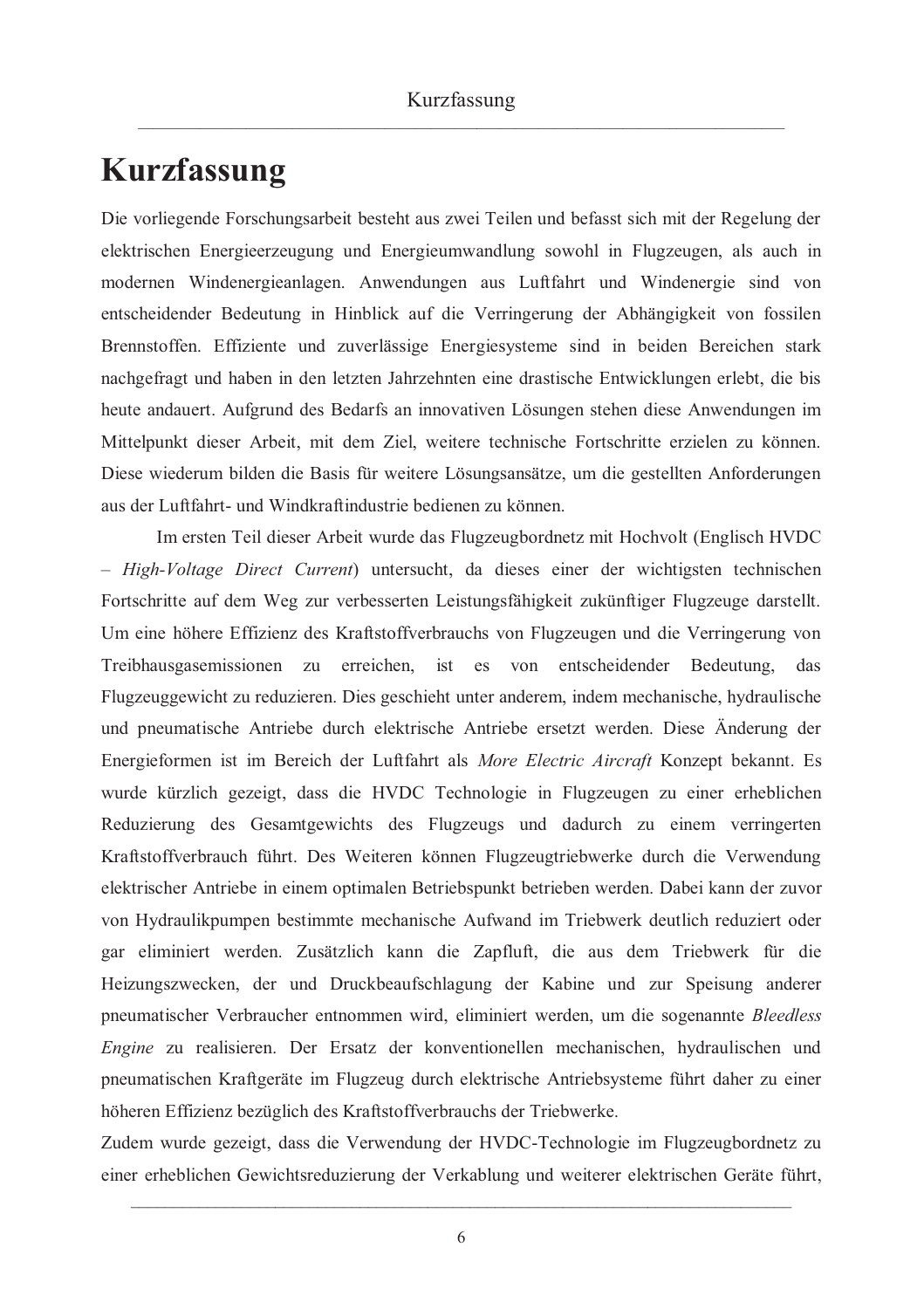# Kurzfassung werd also a state of the state of the state of the state of the state of the state of the state of the state of the state of the state of the state of the state of the state of the state of the state of the sta

was den Kraftstoffverbrauch ebenfalls deutlich reduziert. Aus diesem Grund ist die Umrüstung der Flugzeugbordnetze auf HVDC-Technologie in vollem Gange. Die Herausforderung beim Wechsel zu einem HVDC-Bordnetz besteht darin, eine hohe Zuverlässigkeit der Energieerzeugung und Energieumwandlung im Flugzeugbordnetz zu erreichen. Technische Fortschritte im Bereich der Leistungselektronik haben das Erreichen eines effizienten, robusten und wartbaren Flugzeugbordnetzes ermöglicht.

Diese Arbeit stellt einen Ansatz für die Regelung von elektrischer HVDC-Energieerzeugung und -umwandlung im Flugzeug dar, mit dem Ziel, die Spannungsstabilität des Flugzeugbordnetzes sicherzustellen, wobei zwei elektrische Generatoren pro Triebwerk eingesetzt wurden. Als Generatoren wurden zwei sechsphasige fremderregte Schenkelpol-Synchronmaschinen verwendet, die die Anforderungen der frequenzvariablen Energieerzeugung in Flugzeugen zu erfüllen hatten.

Die erste Maschine wurde auf die Hochdruckwelle des Triebwerks montiert, und zudem als Starter für das Triebwerk eingesetzt. Zum Start des Triebwerks, sowie zur Erhaltung der Gleichstromversorgung wurden Zwei-Level Umrichter verwendet. Aktive Gleichrichtung erfolgte dabei im Generatorbetrieb. Ein Simulationsmodell wurde entwickelt um das Verlustverhalten und das thermische Verhalten des Umrichters, sowohl für den Motorbetrieb als auch für den Generatorbetrieb, zu analysieren.

Die zweite Maschine wurde auf der Niederdruckwelle montiert und lediglich als Generator betrieben. Hierbei erfolgte die Gleichrichtung passiv über einen Diodenbrückengleichrichter, um eine hoch zuverlässige Energieerzeugung zu erzielen.

Bei zeitgleichem Betrieb speisten die Generatoren Gleichstrom parallel zu der 270VDC Hauptversorgung in das Flugzeugbordnetz. Um die Anforderungen seitens der Normen des Flugzeugbordnetzes zu erfüllen, wurde eine Regelungsstruktur untersucht, die auf eine genaue Vorhersage des Verhaltens der Generatorsysteme konzipiert wurde. Für das Regelungssystem wurden die entwickelten Modelle verwendet, um die Spannung des Bordnetzes zu stabilisieren und die entstehenden Störungen zu kompensieren, die durch verschiedene Lastsprünge verursacht werden. Eine modellprädiktive Regelungsstrategie wurde zum Zweck der Kompensation der Systemspannung bei Lastsprüngen im Bordnetz angewendet. Die Spannungsstabilität des Flugzeugbordnetzes wurde unter Berücksichtigung der Spannungsregelungsgrenzen des Flugzeugsgleichstrombordnetzes untersucht, die durch den MIL-STD-704F-Standard vorgegeben sind. Außerdem wurde die Stromqualität des

 $\_$  , and the set of the set of the set of the set of the set of the set of the set of the set of the set of the set of the set of the set of the set of the set of the set of the set of the set of the set of the set of th 7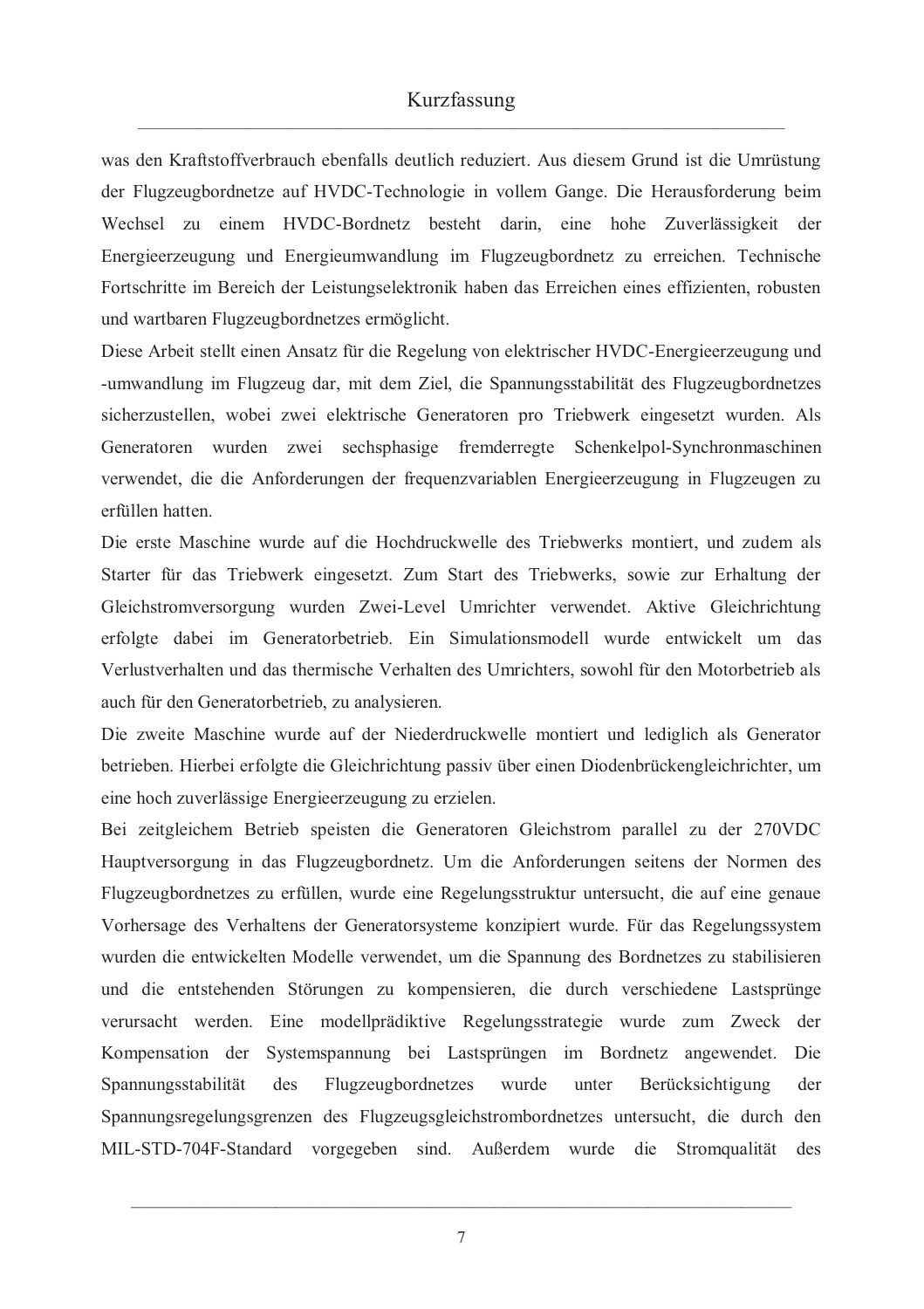Flugzeugbordnetzes im gesamten Leistungs- und Frequenzbereichen auf der Grundlage der dazugehörigen Normen analysiert. Abschließend wurde der Betrieb der parallel geschalteten Generatoren unter maximalen Lastbedingungen analysiert, wobei der Strom bei großen Lasten und kurzfristigen Überlastbedingungen durch die Generatoren geliefert wurde.

Der zweite Teil der Arbeit befasst sich mit der elektrischen Energieerzeugung und Energieumwandlung in modernen Windenergieanlagen, und zwar mit Hilfe eines effizienten Synchronreluktanzantriebs mit bescheidener Leistungskapazität und einem mittleren Drehzahlbereich, der für drehzahlvariable Windenergieanwendungen vorgeschlagen wurde. Der Synchronreluktanzgenerator mit Full-Scale Drei-Level Umrichter wurde für Windenergieanlagen untersucht, wobei hohe Effizienz, hohe Zuverlässigkeit und niedrige Kosten die wichtigsten Zielkriterien darstellten. Aus diesem Grund wurde ein diese Spezifikationen erfüllender Synchronreluktanz-Antriebsstrang ausgewählt, in Hinblick auf die elektrische Energieerzeugung in Onshore- als auch Offshore-Windenergieanlagen. Die Hauptmerkmale, die zu reduzierten Verlusten und damit zu hoher Gesamteffizienz des Antriebsstrangs moderner Windkraftanlagen führen, sind die mittlere Spannung des Generators, sowie die Drei-Level Umrichter-Topologie. Die Synchronreluktanzmaschine wurde mit Hauptaugenmerk auf Drehzahlbereich, Drehmomentenripple und Leistungsfaktor ausgelegt. Gleichzeitig sind dies jene Kriterien, die in modernen Windenergieanlagen durch den elektrischen Generator berücksichtigt werden müssen. Von diesen Faktoren ausgehend wurden die Eigenschaften der Synchronreluktanzmaschine optimiert, um die gewünschte Leistungsfähigkeit zum Zwecke der Energieerzeugung der Windenergieanlagen zu erzielen. Das Regelungssystem des Synchronreluktanz-Antriebsstrangs wurde ebenfalls zur Realisierung der Spannungsstabilität mit einer leistungsfähigen Energieerzeugung entwickelt, basierend auf der *maximum torque per ampere* Regelungsstrategie. Der Drei-Level Umrichter wird allgemein aus Sicht industrieller Mittelspannungsanwendungen als fortschrittliche Technologie angesehen und daher ebenfalls für den Synchronreluktanz-Antriebsstrang untersucht. Das Verlustverhalten und das thermische Verhalten des Drei-Level Umrichters wurden zum Zwecke des Generatorbetriebs analysiert, wobei das gewünschte Zuverlässigkeitsniveau für die Windenergieanlage erreicht werden sollte.

 $\_$  , and the set of the set of the set of the set of the set of the set of the set of the set of the set of the set of the set of the set of the set of the set of the set of the set of the set of the set of the set of th 8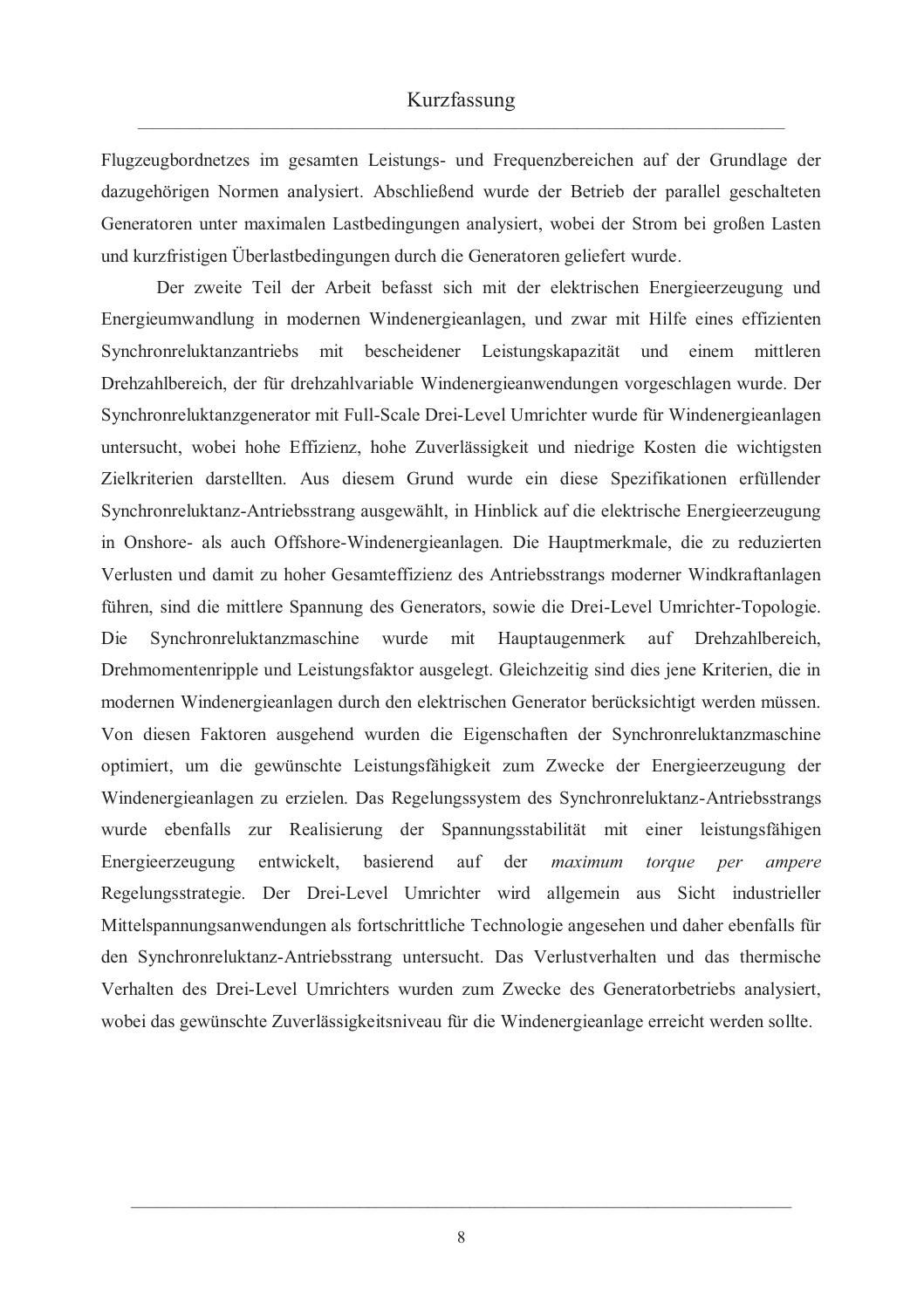# **Table of Contents**

| 1 |                                                                      |  |                                                                             |  |  |
|---|----------------------------------------------------------------------|--|-----------------------------------------------------------------------------|--|--|
|   | 1.1                                                                  |  |                                                                             |  |  |
|   | 1.2                                                                  |  |                                                                             |  |  |
|   | 13                                                                   |  |                                                                             |  |  |
| 2 | Control of Electrical Power Generation and Conversion on Aircraft 21 |  |                                                                             |  |  |
|   | 2.1                                                                  |  |                                                                             |  |  |
|   | 2.2.                                                                 |  |                                                                             |  |  |
|   |                                                                      |  |                                                                             |  |  |
|   |                                                                      |  |                                                                             |  |  |
|   |                                                                      |  |                                                                             |  |  |
|   |                                                                      |  |                                                                             |  |  |
|   |                                                                      |  |                                                                             |  |  |
|   | 2.3                                                                  |  |                                                                             |  |  |
|   |                                                                      |  | 2.3.1 Modeling of Six-Phase Salient-Pole Synchronous Machine under          |  |  |
|   |                                                                      |  | 2.3.2 Voltage Equations of Six-Phase Salient-Pole Synchronous Machine       |  |  |
|   | 2.4                                                                  |  | Electromagnetic Design of Six-Phase Salient-Pole Synchronous Machine        |  |  |
|   |                                                                      |  | 2.4.1 Winding Layout and MMF Distribution of Six-Phase Salient-Pole         |  |  |
|   |                                                                      |  | 2.4.2 FEM Analysis of Asymmetrical Six-Phase Salient-Pole Synchronous       |  |  |
|   | $2.5 -$                                                              |  |                                                                             |  |  |
|   |                                                                      |  |                                                                             |  |  |
|   |                                                                      |  |                                                                             |  |  |
|   | 2.6                                                                  |  | Control of the Six-Phase Aircraft Starter/Generator with Direct Exciter and |  |  |
|   |                                                                      |  |                                                                             |  |  |
|   |                                                                      |  |                                                                             |  |  |
|   |                                                                      |  |                                                                             |  |  |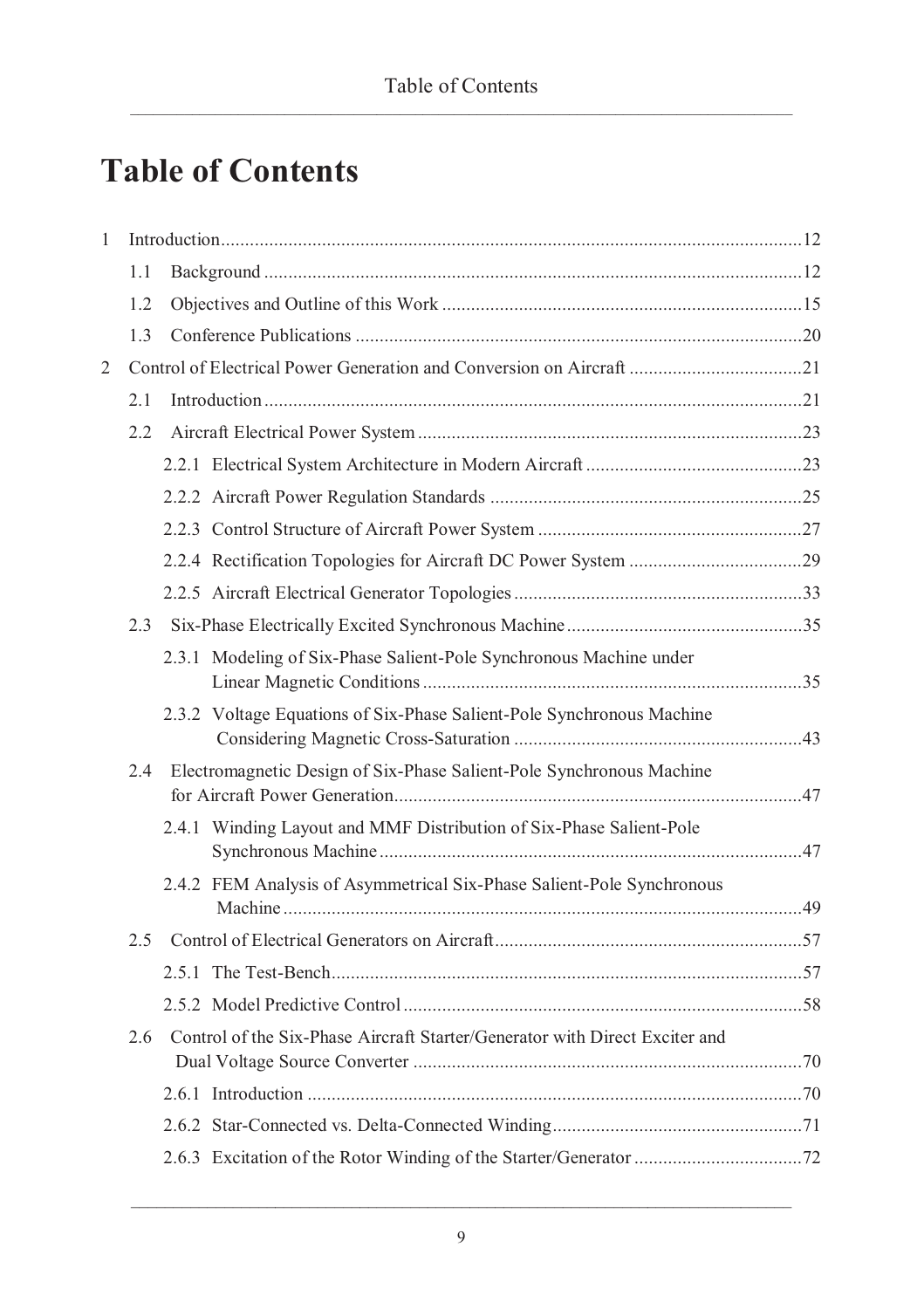#### Table of Contents \_\_\_\_\_\_\_\_\_\_\_\_\_\_\_\_\_\_\_\_\_\_\_\_\_\_\_\_\_\_\_\_\_\_\_\_\_\_\_\_\_\_\_\_\_\_\_\_\_\_\_\_\_\_\_\_\_\_\_\_\_\_\_\_\_\_\_\_\_\_\_\_\_\_\_\_\_\_\_\_\_\_\_\_\_\_

|   |     | 2.6.7 Thermal Model of the Two-Level Voltage Source Converter  100                                                                          |  |
|---|-----|---------------------------------------------------------------------------------------------------------------------------------------------|--|
|   | 2.7 | Control of the Six-Phase Aircraft Generator with Three-Phase Brushless                                                                      |  |
|   |     |                                                                                                                                             |  |
|   |     |                                                                                                                                             |  |
|   |     | 2.7.3 Dynamic Average Value Model of the Six-Phase Aircraft Generator<br>with Three-Phase Brushless Exciter and 12-Pulse Diode Rectifier107 |  |
|   |     |                                                                                                                                             |  |
|   |     |                                                                                                                                             |  |
|   | 2.8 |                                                                                                                                             |  |
|   | 2.9 |                                                                                                                                             |  |
| 3 |     | Control of Electrical Power Generation and Conversion in Modern Wind Turbine  122                                                           |  |
|   | 3.1 |                                                                                                                                             |  |
|   | 3.2 |                                                                                                                                             |  |
|   |     | 3.2.1 Wind Turbine based on DFIG with Gearbox and Partial-Scale Converter128                                                                |  |
|   |     |                                                                                                                                             |  |
|   |     |                                                                                                                                             |  |
|   |     | 3.2.4 Medium Speed Generator Technology for Modern Wind Turbine Systems  135                                                                |  |
|   | 3.3 |                                                                                                                                             |  |
|   | 3.4 |                                                                                                                                             |  |
|   |     |                                                                                                                                             |  |
|   |     |                                                                                                                                             |  |
|   | 3.5 |                                                                                                                                             |  |
|   | 3.6 | Configurations of Full-Scale Back-to-Back Converters for Medium Voltage                                                                     |  |
|   | 3.7 | Interconnection of Wind Turbines in Wind Farms and Power Transmission                                                                       |  |
|   | 3.8 | Control of Power Conversion in Wind Turbines with Full-Scale Converter154                                                                   |  |
|   | 3.9 | Synchronous Reluctance Drivetrain for Medium-Speed Wind Turbine 156                                                                         |  |
|   |     |                                                                                                                                             |  |
|   |     | 3.9.2 Control Performance of Synchronous Reluctance Machine 159                                                                             |  |